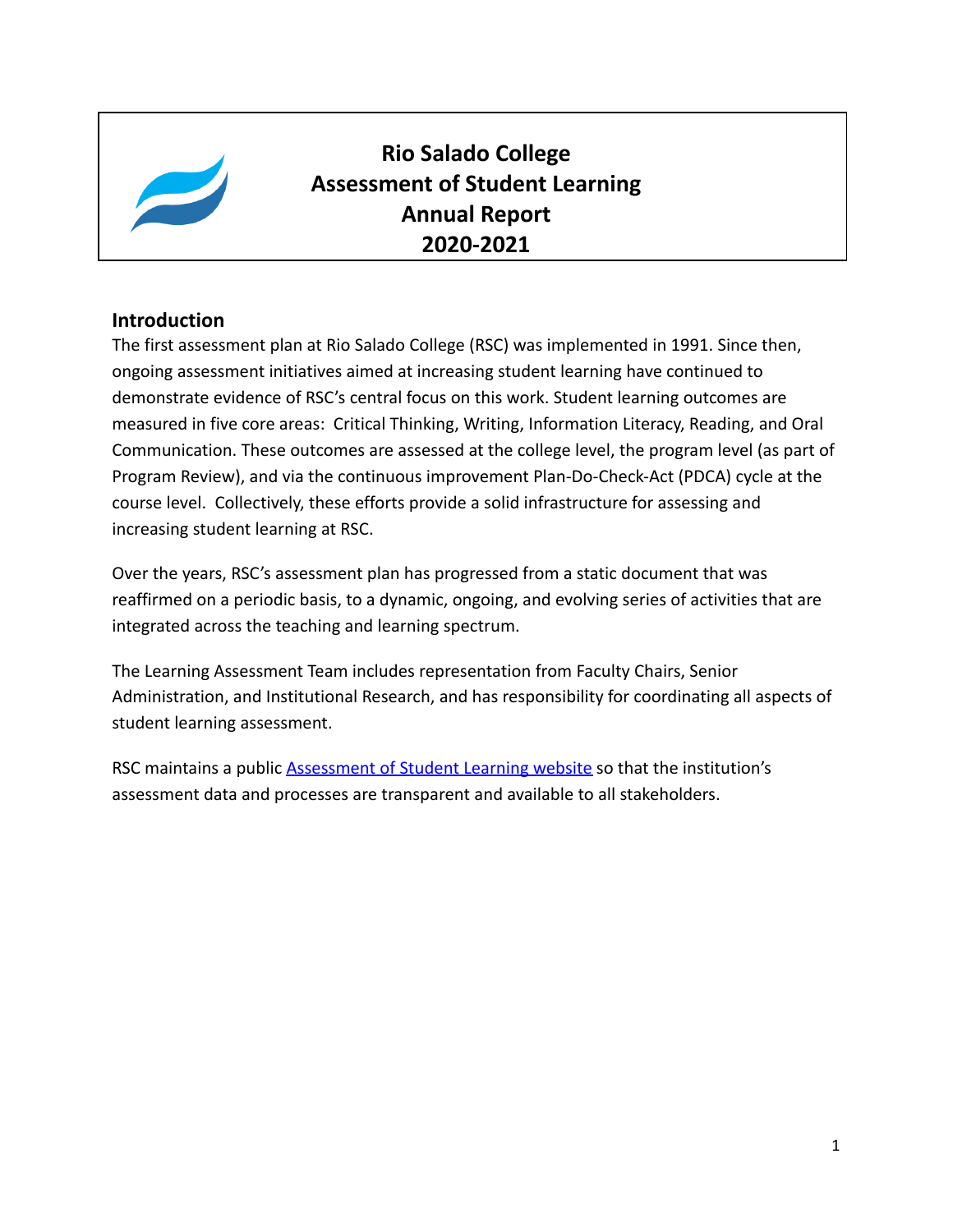### **Overview**

During AY2020-21, Student Learning Outcomes focused work has continued in the areas of Critical Thinking, Reading, Writing, Information Literacy, and Oral Communication.

Program review has proceeded as scheduled, with five programs engaged in the review process during AY2020-21.

Assessment work to improve both online instruction and assessment has been ongoing throughout the year, utilizing results from the Dynamic Assessment Data Display (DADD). Overall, DADD data demonstrate that 80% of RSC students taking online classes are performing at or above college level in three of the five institutional student learning outcomes.

PLAN-DO-CHECK-ACT improvement cycles are a required component of the College's program review template, a change that went into effect during the 2020-2021 academic year. Selected examples of these PDCA cycles are included in this report.

Additional details on each of these initiatives are provided below.

# **Student Learning Outcomes Work**

Rio Salado College is committed to the assessment and improvement of the following college-wide Student Learning Outcomes:

- Critical Thinking
- Writing
- Reading
- Information Literacy
- Oral Communication

### **Overall Assessment of Student Learning Outcomes**

During AY2020-21, nearly 1.5 million online subjective assessment items were assessed by RSC faculty. Nearly two-thirds of these subjective items (846,890) were directly linked to one or more college-wide student learning outcomes. Overall, 80% of these items were assessed as being at or above college-level. The table below shows student performance by learning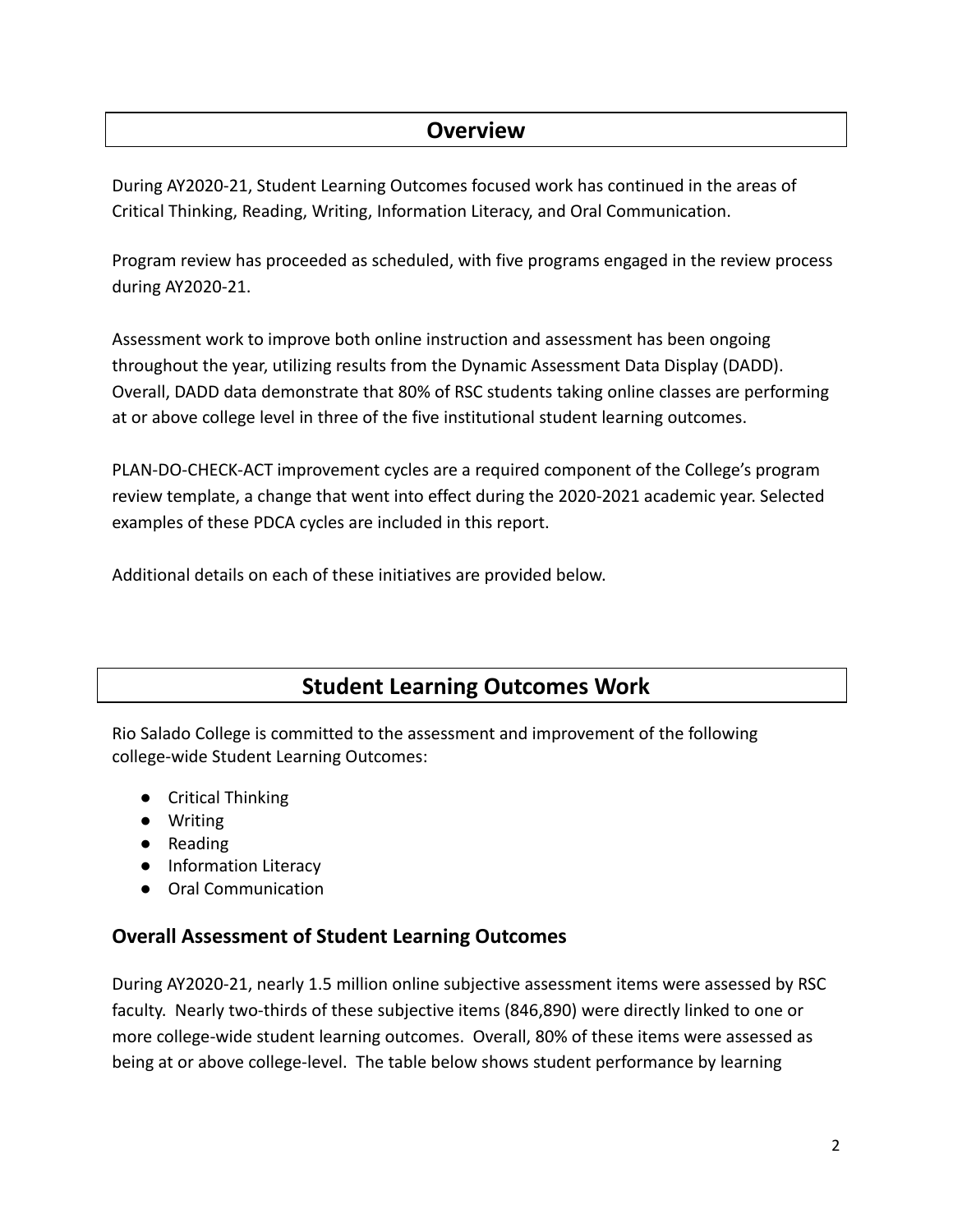#### outcome.

| Assignments at College Level by Learning Outcome |                                        |                                     |                                                                |  |  |  |  |  |
|--------------------------------------------------|----------------------------------------|-------------------------------------|----------------------------------------------------------------|--|--|--|--|--|
| <b>Student Learning Outcome</b>                  | <b>Assignments</b><br><b>Submitted</b> | <b>Assignments at College Level</b> | Percentage of<br><b>Assignments at</b><br><b>College Level</b> |  |  |  |  |  |
| <b>Critical Thinking</b>                         | 90,661                                 | 67,730                              | 75%                                                            |  |  |  |  |  |
| Information Literacy                             | 215,471                                | 171,480                             | 80%                                                            |  |  |  |  |  |
| <b>Oral Communication</b>                        | 6,857                                  | 5,495                               | 80%                                                            |  |  |  |  |  |
| Reading                                          | 114,713                                | 88,366                              | 77%                                                            |  |  |  |  |  |
| Writing                                          | 418,188                                | 347,491                             | 83%                                                            |  |  |  |  |  |
| <b>Total</b>                                     | 846,890                                | 680,562                             | 80%                                                            |  |  |  |  |  |

Assignments submitted during the 2020-21 academic year. Snapshot taken on 7/1/2021.

\*Note that because some assessment items are linked to multiple student learning outcomes, this total is higher *than the distinct number of assessment items evaluated.*

The data demonstrate that RSC students taking online classes met or exceeded the 80% college-level threshold in the areas of Information Literacy, Writing, and Oral Communication. Although Critical Thinking fell below the 80% target, an analysis of several courses shows marked growth in this area for students when examined across the duration of the semester. Reading also fell below the 80% target and interventions are underway to address student achievement in this area. Additional details are provided below.

### **Critical Thinking**

Although the overall percentage of student assignments flagged for Critical Thinking fell just short of the 80% goal, an analysis of several key high-enrollment courses revealed encouraging patterns that reflect increased learning over time:

- In Lesson 1 of COM100, only 67% of the assessments submitted by 424 students were rated at a college level. By Lesson 10, the percentage increased to 83%.
- In Lesson 2 of SOC101, 71% of the assessments submitted by 343 students were rated at college level. By the Final Exam in Lesson 12, the percentage increased to 90%.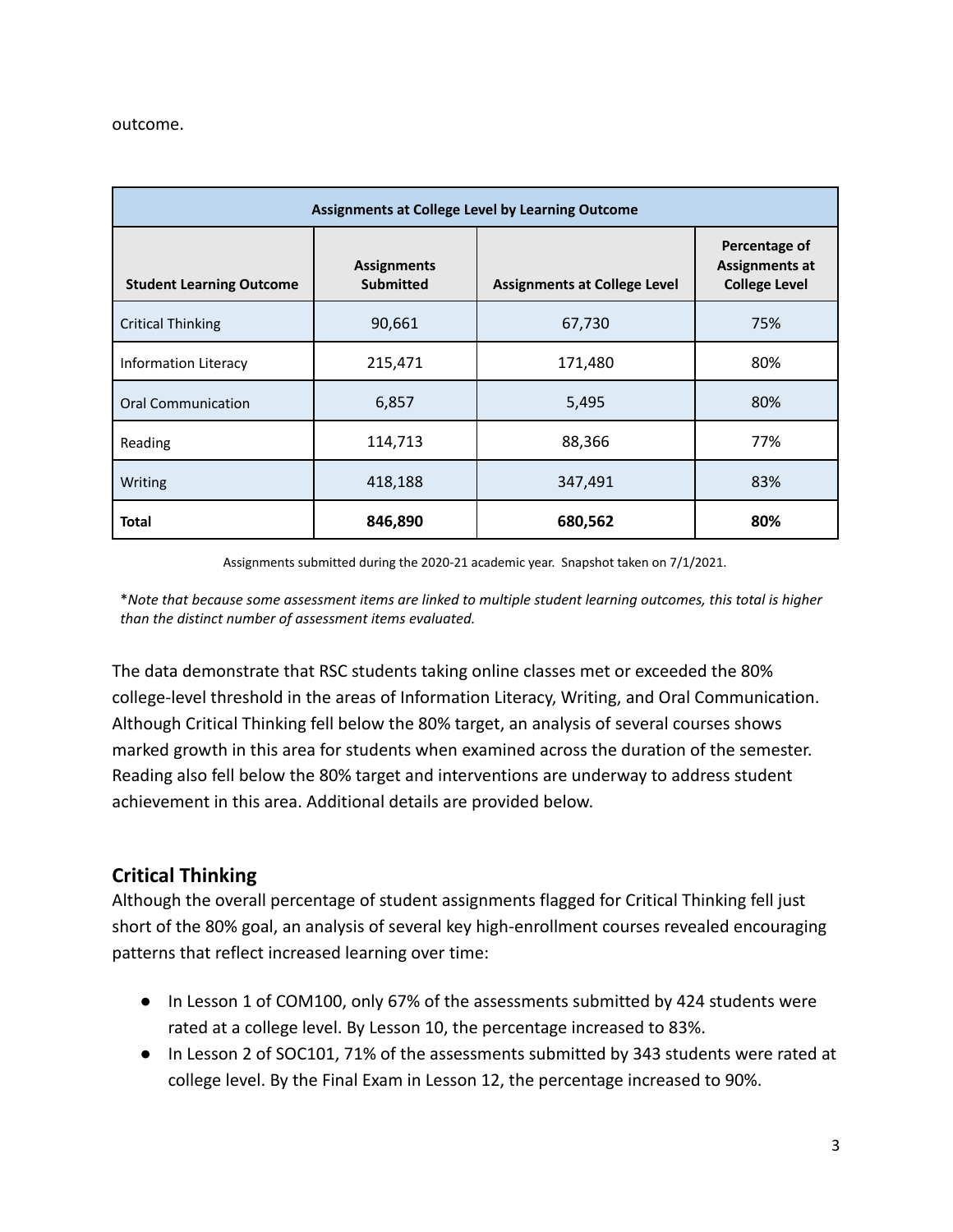● In Lesson 2 of the newest version of ECN211 that rolled out on 8/24/20, just 62% of the assessments were rated at college level; by Lesson 8, the percentage increased to 77%. Since results fell just short of the target and this is a relatively new course, data will be pulled again in spring of 2022. A PDCA cycle will be initiated if less than 80% of the Lesson 8 assessments are rated at a college level at that time.

### **Reading**

A PDCA cycle was initiated in AY2020-21 to help increase student performance on reading learning outcomes.

**PLAN**: Overall, 77% of student assignments flagged for Reading achieved the college-level threshold, which fell slightly below the 80% goal. These results align with district-wide data for developmental reading courses, which have historically had success rates in the high seventies.

**DO**: The interventions below have been adopted at the district level and implemented at the College:

- Beginning in Fall 2020, all new-to-college non-exempt students were required to take the EdReady placement exam to allow for multiple measure placement options in support of district-wide shared design principles.
- In March 2020, the placement process was revised to identify students who need more intensive Reading and English support *(not to exceed more than 20% of the overall new-to-college population)*. Students identified through this process are placed into one of the following courses:
	- ALT100 (Academic Literacy 100) (4 credits, 4 periods, 4 load over 1 semester): This course integrates reading and writing instruction, and is designed to support students who are unlikely to be successful in a co-requisite reading model. Rubrics for ALT 100 were created to align with collegewide assessment goals.
	- RDG 100: This is a transferable co-requisite reading course, based on the evidence of contextualized reading support. It is paired with college-level coursework in a pathway.
	- RDG 100 Modules: Based on the RDG 100 model, these 1 credit courses focus on organization skills, note-taking and studying, and taking college exams. These can be taken anywhere along a student's pathway.
- A districtwide goal of decreasing the equity gap by 5% in Spring 2022 and 8% by Spring 2024 has been set. Key performance indicators for that goal have been defined:
	- Facilitate high school GPA as a primary method of placement at all colleges.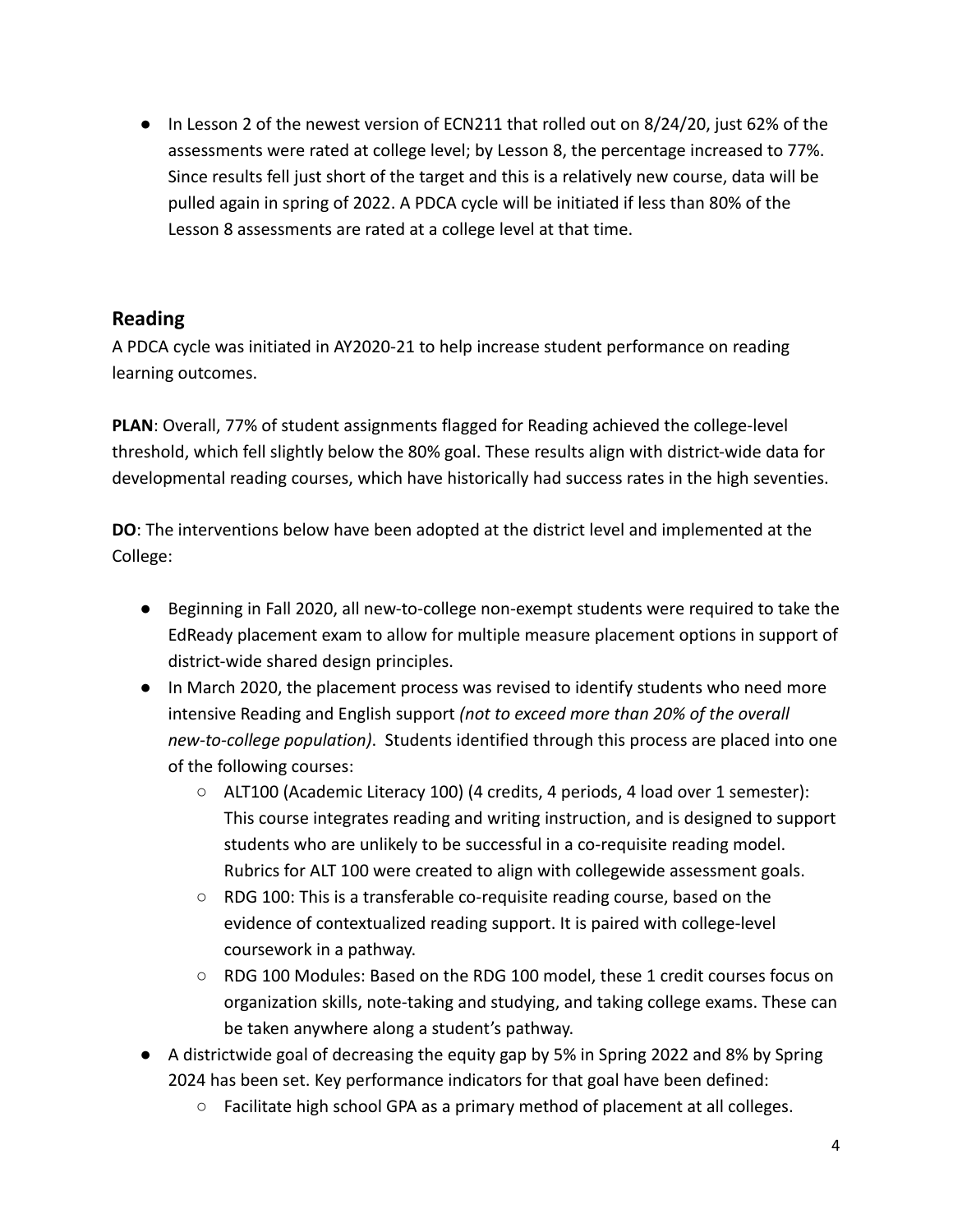- Identify and implement best practices for multiple measures and holistic assessment and planning model.
- Identify and implement technology needs for gathering multiple measures and utilizing holistic assessment and planning model.
- Define, create, and facilitate shared practices for the Suite of Support.
- Create and implement professional development to support holistic assessment and planning model and the Suite of Support.
- Create an evaluation plan for ongoing informed improvement.

**CHECK**: ALT 100 was offered for the first time in Fall 2020 and data will be pulled in Fall 2021 to review alignment of rubrics and assessment results. The data will also be analyzed to determine whether these interventions are adequately addressing goals to close equity gaps.

**ACT**: Based on the data results, cross-discipline conversations will be held to discuss alignment with collegewide goals. Data will also be shared and evaluated across the district to ensure alignment with shared design principles, goals and key performance indicators. EdReady and multiple measure placement data will continue to be monitored to ensure appropriate placement for all students.

### **Information Literacy**

During AY2020-21, an analysis of information literacy assessments given to dual enrollment students was conducted. Rio Library faculty provide a structured program of live instruction to students at dual enrollment location schools throughout Maricopa county. As part of the live instruction sessions, dual students are formally assessed on their Information Literacy skills. The following data reflects performance on three key assessments from FY2019 through FY2021:

- 1,140 of 1,345 dual students (85%) were able to log in and locate a designated article in a Rio library database.
- 83% of students who completed a scholarly article activity were successful.
- 66% of students who completed a credible source activity were able to do so correctly. Though the activity has been adjusted a number of times, students continue to struggle with identifying non-credible websites. Results from the latest iteration of this activity still do not meet the college-wide target and another PDCA cycle is being initiated, with additional interventions planned for the 2021-22 academic year.

In addition to work with dual enrollment students, Rio Library faculty have continued to work on a districtwide project that seeks to align information literacy instruction to the district's guided pathways model. In AY2020-21, Psychology was identified as a pathway to focus on for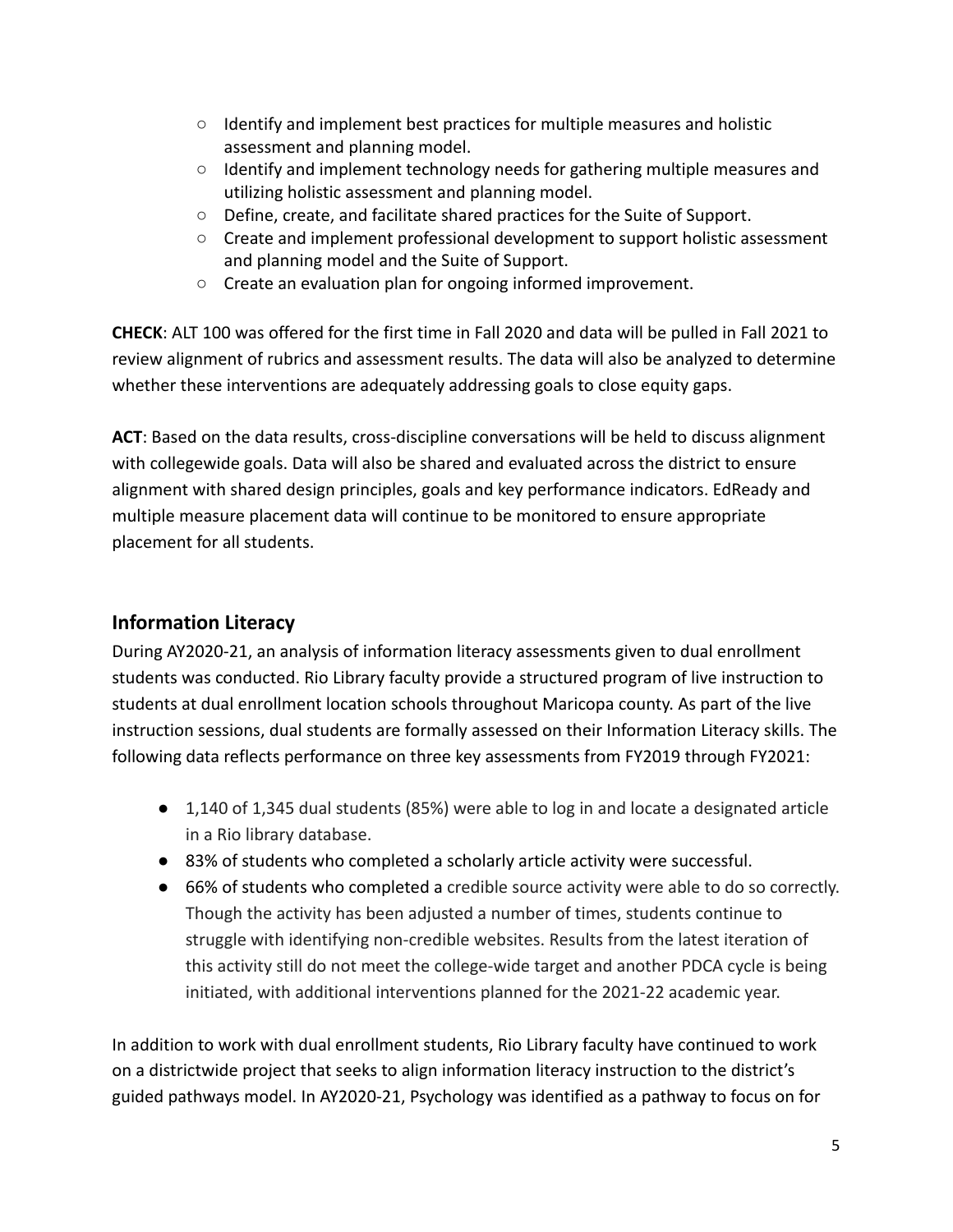additional information literacy support at Rio Salado and at other colleges in the district. A psychology research video tutorial was created by Rio Library faculty and shared in PSY290AB, PSY230, and PSY101. Further work on this project will continue in AY2021-22.

### **Oral Communication**

Work to incorporate additional Oral Communication assessments within RSC academic disciplines continued during AY2020-21. In AY2020-21, a video feedback tool was deployed in RioLearn, allowing instructors to provide verbal feedback via video. The Communication Department started using this tool, as has the Language Department. A larger emphasis will be placed on instructors from all departments using this tool to provide feedback to students in the coming academic year.

Since implementation of the Oral Communication Grading Rubric in AY2017-18, there has been steady improvement toward the 80% college-level threshold for Oral Communication. AY2020-21 saw additional growth in student performance in this area as 80% of assignments were at college level, a 1% improvement from the previous AY. Further focused work will continue in the coming year to increase the oral communication competence of RSC students above the 80% threshold.

Working with the Communication Department adjunct faculty, the Oral Communication Learning Outcome Coordinator began production on a series of oral communication and public speaking videos in AY2020-21. These include a student-facing video that offers a quick synopsis of effective public speaking, as well as an adjunct faculty-facing video that offers guidance on what to look for when grading an oral communication/speaking assignment. These videos will start to be incorporated in the classroom and available for all departments to use in Fall 2021. There are also plans to redevelop AFD 228, which provides training for adjunct instructors on the Oral Communication Rubric.

It was anticipated that a AY2019-20 pilot program aimed at incorporating oral communication assignments into print-based and correspondence courses for the Incarcerated Re-entry population would have data to report out during AY2020-21. This pilot program had to be put on hold due to the Covid-19 pandemic and related closures of prison facilities. The project will resume in AY2021-22 and data will be analyzed during the academic year.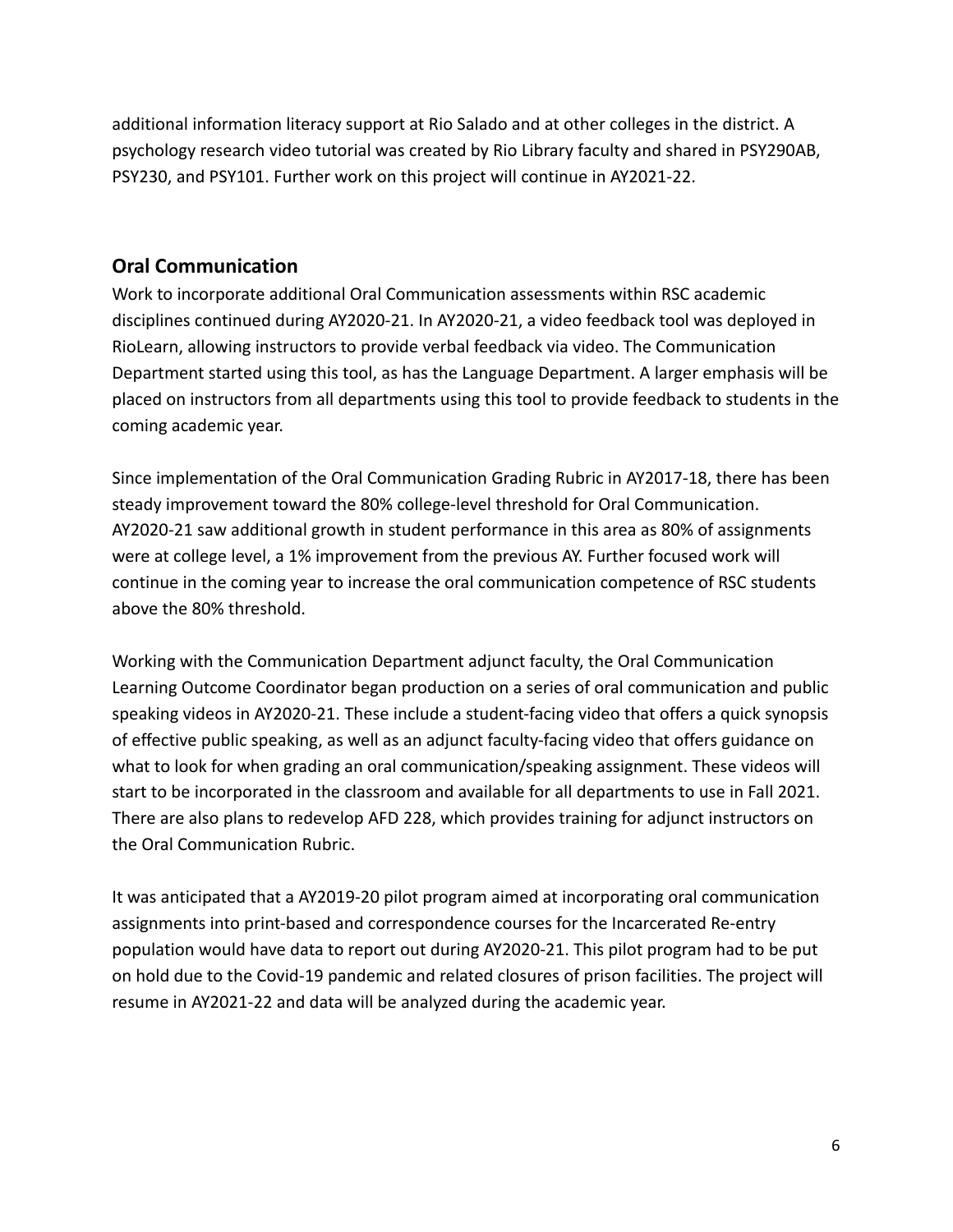### **Writing**

The Writing student learning outcome requires students to demonstrate knowledge and skills in the areas of content, organization, grammar and mechanics, and language on written assignments. An analysis of more than 400,000 assignments indicates 83% of students are writing at college-level for AY2020-21, an increase of two percent from last year.

While the data shows overall student performance exceeded the target, students performed below the target in some courses. One such course was SPA202, Intermediate Spanish II, which requires students to write an essay. SPA202 was one of a number of courses across various disciplines (including ASB100, ENG100AE, and nearly all Business/Management courses) that integrated the [Academic Writing](https://www.youtube.com/watch?v=eslWkLHSsuo) video tutorial referenced in the 2019-20 Assessment Report.

The following is an example of closing the loop on this work via a course-level PDCA cycle:

**PLAN:** SPA202 instructors expressed concern that their students were submitting essay drafts with too many quotes and not enough of their own words. In addition, they were translating quotes from English sources to Spanish and not using in-text citations to indicate that they did the translations themselves. This led to poor scores on the "Content" section of the essay rubrics (description copied below), since they were not generating sufficient **original** content, nor were they demonstrating knowledge of appropriate resource documentation:

- Maintains clear and obvious purpose
- Focuses clearly on one significant main idea or topic
- Uses relevant, specific, convincing supporting details
- Generates sufficient content: 300-400 words in Spanish (350-450 for Honors students)
- Demonstrates superior knowledge of resource documentation

**DO:** The Chair discussed the problem with a Faculty Librarian, who created the Academic Writing video referenced above to emphasize the importance of writing in one's own words and citing original works properly. The video was incorporated in Lesson 12 of SPA202, which is when the students work on their rough draft.

**CHECK:** Pre-intervention, results fell short of the target.

|        | Course Assessment          | Dimension | % of students at<br>college level |
|--------|----------------------------|-----------|-----------------------------------|
| SPA202 | Lesson 12 Ensayo 1 Content |           | 33%                               |

Post-intervention showed significant improvement.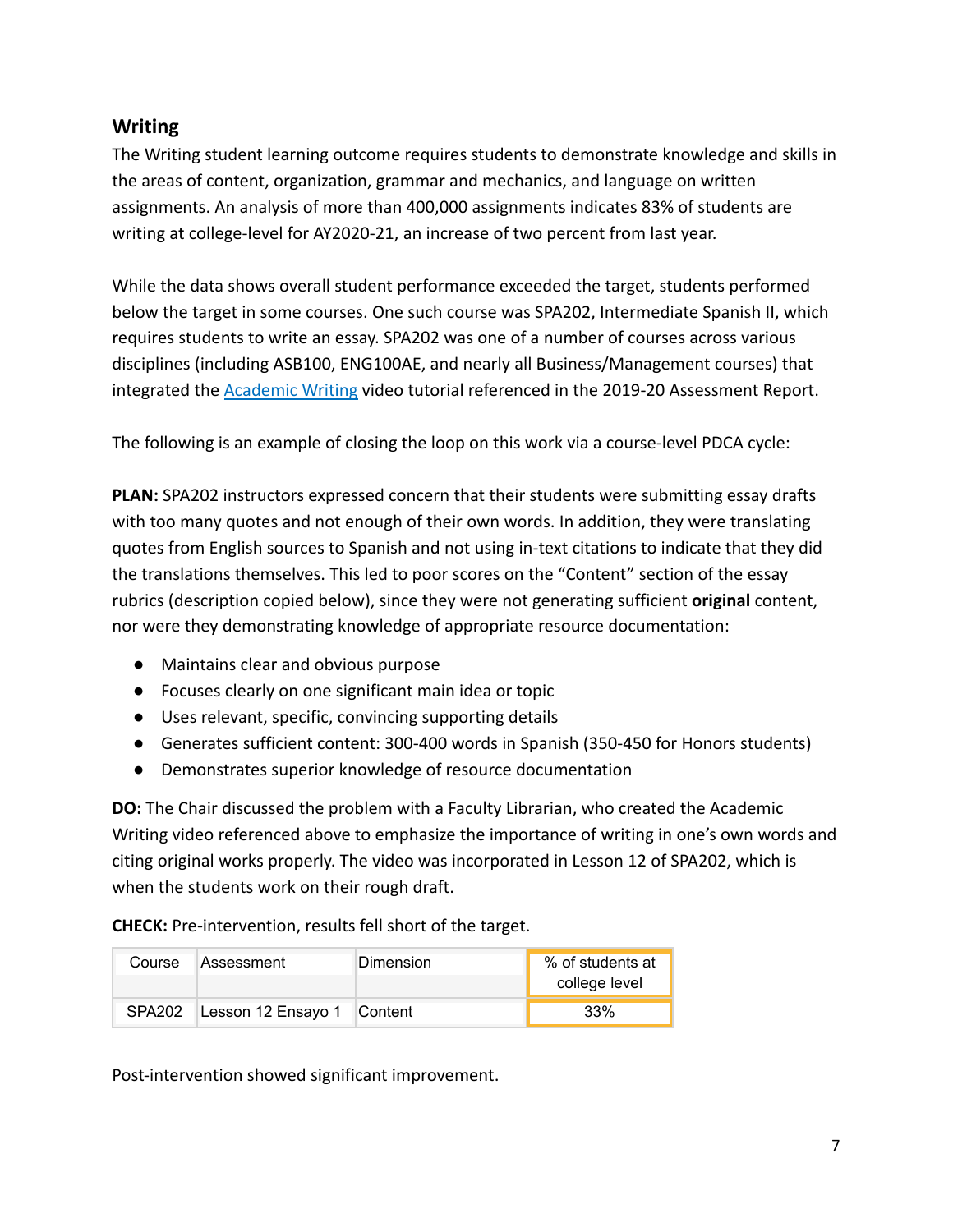| Course             | <b>Assessment</b>          | Dimension | % of students at<br>college level |
|--------------------|----------------------------|-----------|-----------------------------------|
| SPA <sub>202</sub> | Lesson 12 Ensayo 1 Content |           | 75%                               |

**ACT:** Even though post-intervention results did not quite meet the target, the intervention did correlate with a significant increase in the percentage of students performing at a college level on the rough draft, with results increasing to 78% on the final essay. Thus, the video was also added to French and German 202 classes since they have similar essay assignments.

# **PLAN-DO-CHECK-ACT Cycles (PDCA)**

In keeping with RSC's ongoing focus on relentless improvement, below are selected PDCA cycles that were completed at the departmental level in 2020-21:

### **ASB100 (Introduction to Global Health): A PDCA Improvement Cycle**

**PLAN**: A new version of ASB100 was rolled out in fall of 2019. This course is included in the sustainability program, and it is critical that students are able to demonstrate college-level writing skills. Below are results from fall 2019 to fall 2020 for assessments flagged for the writing learning outcome:

| <b>Prefix</b> | <b>Course</b> | <b>Effective</b><br><b>Date</b> | Lesson    | <b>Dimension</b> | % at College Level |
|---------------|---------------|---------------------------------|-----------|------------------|--------------------|
| ASB           | ASB100        | 8/19/2019                       | Lesson 02 | Writing          | 39%                |
| ASB           | ASB100        | 8/19/2019                       | Lesson 04 | Writing          | 58%                |
| ASB           | ASB100        | 8/19/2019                       | Lesson 07 | Writing          | 68%                |
| ASB           | ASB100        | 8/19/2019                       | Lesson 09 | Writing          | 67%                |

Though the data did not demonstrate that the college-wide goal of 80% of students earning at least 70% on writing was being met, scores generally increased as the course progressed. However, when the Chair reviewed the actual assignments, it was discovered that the instructor was taking points off in the writing dimension when the completeness dimension would have been more appropriate.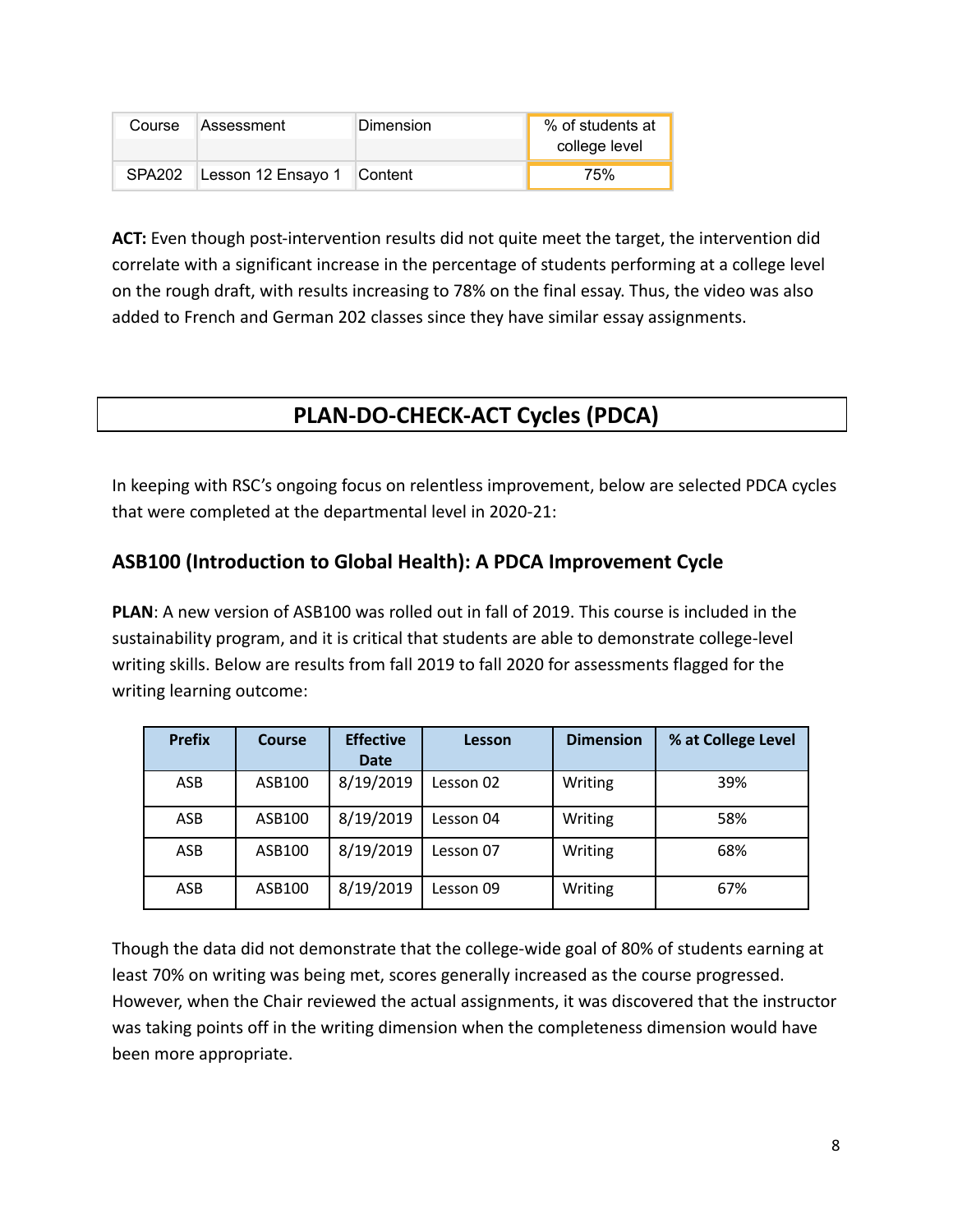**DO**: A Social Sciences Department Meeting was held in spring of 2021, where instructors were shown [the assessment video on using grading dimensions](https://youtu.be/RA7WTlbzqz8) and actively participated in a subsequent discussion. The Chair spoke to the instructors individually about the use of the completeness and writing dimensions, and when to take off points for each one.

**CHECK:** Preliminary results show that the ASB100 faculty member is now allocating scores correctly among the dimensions. The ASB100 faculty member stated that the grading dimensions video made him more aware of grade allocation: *"I definitely have been cognizant of a better manner of distribution and have therefore changed the distribution slightly."* Data will be pulled again in spring of 2022 to compare writing results with the 2019-20 baseline data. If the scores still fall short of the goal, a new PDCA cycle will be launched to create an instructional intervention to support college-level writing skills.

**ACT**: Whether the grading intervention ends up positively correlating with an increase in writing scores or not, academic departments must have valid data to make informed curricular decisions. Thus, the training on rubric dimensions has not only been integrated in the Social Sciences Department, but has been disseminated as an interdisciplinary professional development resource, as well.

### **RSC's Online Arabic Curriculum: A PDCA Improvement Cycle**

**PLAN:** Data for AY2019-20 indicated that, on average, students taking ARB202 were not meeting the departmental target of earning at least 70% on the post-test:

| <b>ARB202 Pre and Post Test Results</b><br>AY2018-19 |                                              |  |  |  |
|------------------------------------------------------|----------------------------------------------|--|--|--|
|                                                      | Pre-test Avg: 51.04%   Post-test Avg: 66.67% |  |  |  |

**DO:** RioLOG funding was used to pay our Arabic developer to review ARB 101, 102, 201, 202 and make any necessary changes to ensure that the assessments aligned with the content, and that the lesson objectives being taught aligned with the appropriate course competencies at each level. In the updated curriculum, content that had initially not been introduced until 202 was added to 201 so students would have more opportunity for practice and review.

**CHECK:** Below is a comparison between AY2019-20 results and data from fall and spring of AY2020-21. Summer 2021 data is not included, as summer sections are in progress as of the date of this report.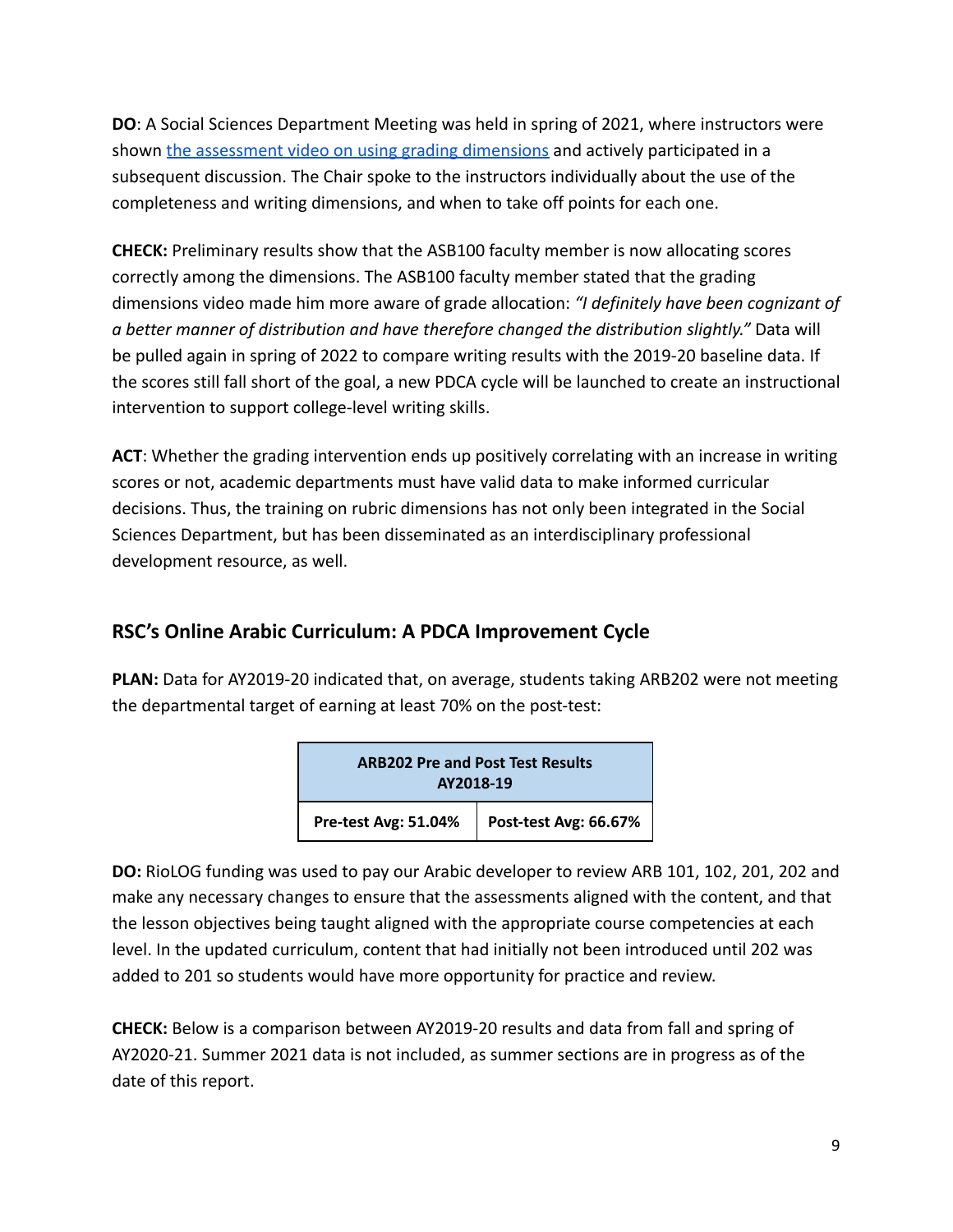| <b>ARB101 Pre and Post Test Results</b><br>AY2019-20 |  |  |  |  |  |
|------------------------------------------------------|--|--|--|--|--|
| Pre-test Avg: 41.13%<br>Post-test Avg: 85.48%        |  |  |  |  |  |
| <b>ARB101 Pre and Post Test Results</b><br>AY2020-21 |  |  |  |  |  |
| <b>Pre-test Avg: 24.80%</b><br>Post-test Avg: 86.00% |  |  |  |  |  |

| <b>ARB102 Pre and Post Test Results</b><br>AY2019-20 |  |  |  |  |  |  |
|------------------------------------------------------|--|--|--|--|--|--|
| Pre-test Avg: 60.63%<br>Post-test Avg: 78.73%        |  |  |  |  |  |  |
| <b>ARB102 Pre and Post Test Results</b><br>AY2020-21 |  |  |  |  |  |  |
| Pre-test Avg: 68.14%<br>Post-test Avg: 84.00%        |  |  |  |  |  |  |

| <b>ARB201 Pre and Post Test Results</b><br>AY2019-20 |  |  |  |  |  |  |
|------------------------------------------------------|--|--|--|--|--|--|
| Pre-test Avg: 58.33%<br>Post-test Avg: 77.08%        |  |  |  |  |  |  |
| <b>ARB201 Pre and Post Test Results</b><br>AY2020-21 |  |  |  |  |  |  |
| Pre-test Avg: 60.94%<br>Post-test Avg: 70.83%        |  |  |  |  |  |  |

| <b>ARB202 Pre and Post Test Results</b><br>AY2019-20 |                       |  |  |  |  |  |
|------------------------------------------------------|-----------------------|--|--|--|--|--|
| Pre-test Avg: 51.04%<br>Post-test Avg: 66.67%        |                       |  |  |  |  |  |
| <b>ARB202 Pre and Post Test Results</b><br>AY2020-21 |                       |  |  |  |  |  |
| <b>Pre-test Avg: 54.90%</b>                          | Post-test Avg: 77.56% |  |  |  |  |  |

**ACT:** The decrease in average post-test scores at the 201 level is not surprising due to the increased rigor. However, pre and post-test data appear to validate the effectiveness of the curricular modifications, especially at the 202 level. The updated content and assessments have been incorporated across the entire Arabic language sequence.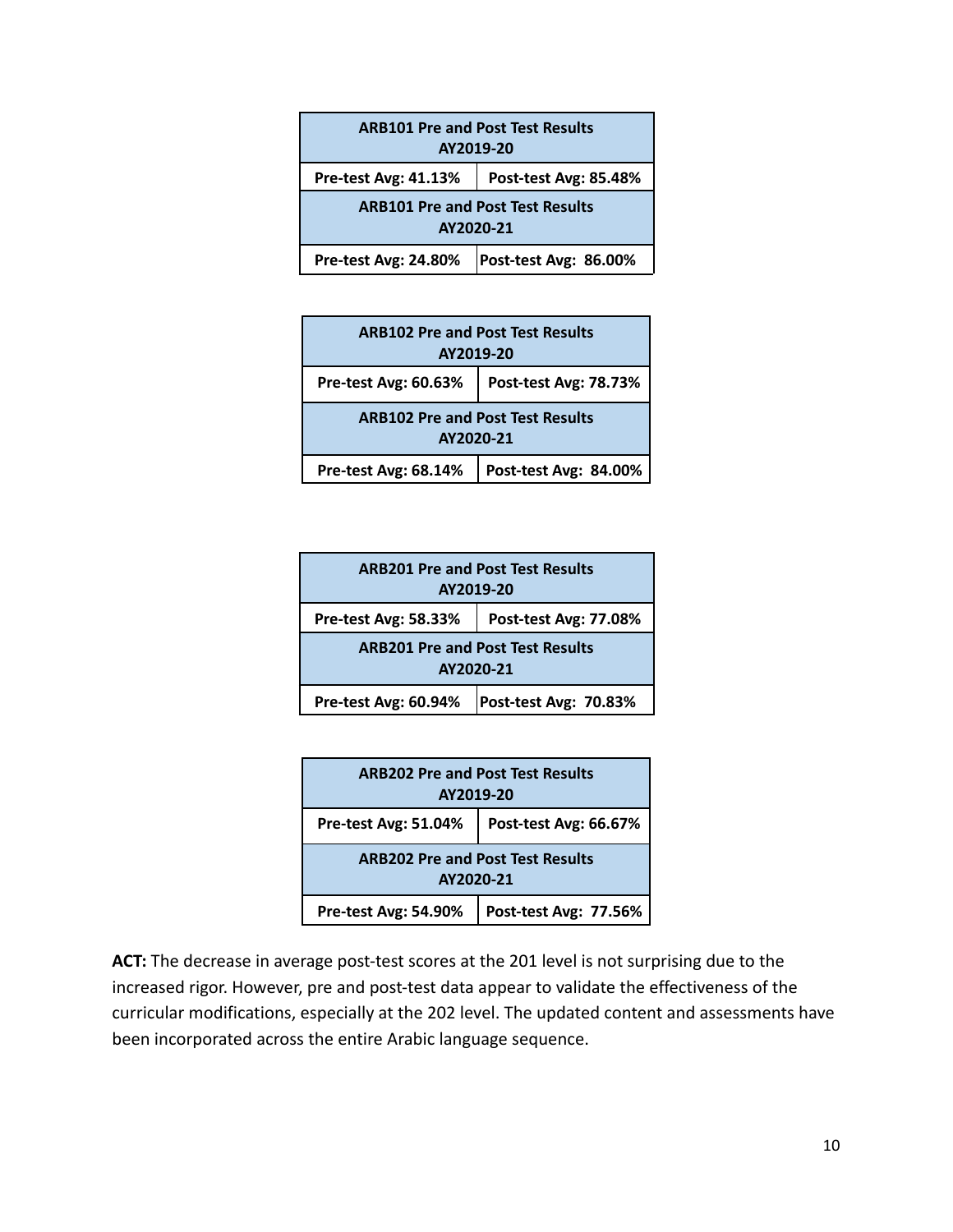## **Assessment Reporting**

Faculty have a variety of data and reporting resources available to monitor assessment. RSC's Dynamic Assessment Data Display (DADD) is a web-based dashboard tool used by Faculty Chairs to monitor student performance in online assessment items. Chairs can quickly identify where students are not performing at desired levels and evaluate the effectiveness of curricular changes. The DADD tool has been available since 2016 for online courses, and was expanded in 2020 to include data from print-based and correspondence courses. The Assessment Team works with faculty to regularly update the DADD tool to include assessments that have not been mapped to the college's college-level learning outcomes. Below is a sample snapshot of data available via the DADD for an Accounting class:

|                  | Assessment Data Display<br>Rio Salado |                       |                                                          |                                   |                                                                                       |                   | <b>Summary Table</b> |           |                |         |                |           |  |
|------------------|---------------------------------------|-----------------------|----------------------------------------------------------|-----------------------------------|---------------------------------------------------------------------------------------|-------------------|----------------------|-----------|----------------|---------|----------------|-----------|--|
| $\text{College}$ |                                       |                       |                                                          |                                   | Overall                                                                               |                   |                      |           |                | 72%     |                |           |  |
|                  |                                       |                       | The Assessment Data Display shows student performance on | <b>Critical Thinking</b>          |                                                                                       |                   |                      | 80%       |                |         |                |           |  |
|                  |                                       |                       |                                                          |                                   | <b>Information Literacy</b><br>subjective assessments between 8/22/2020 and 8/5/2021. |                   |                      |           |                |         | 75%            |           |  |
|                  |                                       |                       | Definitions may be found on page 2.                      | <b>Oral Communication</b>         |                                                                                       |                   |                      |           |                | 78%     |                |           |  |
|                  |                                       |                       | For questions, please contact Institutional Research.    |                                   | Reading                                                                               |                   |                      |           |                | 80%     |                |           |  |
|                  |                                       |                       |                                                          |                                   | Writina                                                                               |                   |                      |           |                | 83%     |                |           |  |
|                  |                                       |                       |                                                          |                                   |                                                                                       |                   |                      |           |                |         |                |           |  |
| <b>Prefix</b>    | <b>Course</b>                         | <b>Effective Date</b> | Lesson                                                   | <b>Dimension</b>                  |                                                                                       | Critical Thinking | linfo Lit            | Oral Comm | <b>Reading</b> | Writing | gtd<br>Count   | % Stds@CL |  |
| <b>ACC</b>       | <b>ACC105</b>                         | 3/4/2019              | <b>Course Introduction Essay</b>                         | <b>Dimension</b>                  |                                                                                       |                   |                      |           |                |         | 47             | 81%       |  |
| <b>ACC</b>       | <b>ACC105</b>                         | 3/4/2019              | Lesson 7 Sales Tax Case Study                            | <b>Dimension</b>                  |                                                                                       |                   |                      |           |                |         | 49             | 49%       |  |
| <b>ACC</b>       | <b>ACC105</b>                         | 3/4/2019              | <b>Lesson 8 Payroll Project</b>                          | <b>Dimension</b>                  |                                                                                       |                   |                      |           |                |         | 33             | 64%       |  |
| <b>ACC</b>       | <b>ACC105</b>                         | 5/3/2021              | Lesson 7 Sales Tax Case Study                            | <b>Calculations</b>               | Y                                                                                     |                   |                      |           |                |         | 1              | 100%      |  |
| <b>ACC</b>       | <b>ACC105</b>                         | 5/3/2021              | Lesson 7 Sales Tax Case Study                            | <b>Critical Thinking/Analysis</b> | Y                                                                                     | Y                 |                      |           | Y              |         | 1              | 100%      |  |
| <b>ACC</b>       | <b>ACC105</b>                         | 5/3/2021              | Lesson 7 Sales Tax Case Study                            | <b>Understanding</b>              |                                                                                       | Y                 |                      |           |                |         | 1              | 100%      |  |
| <b>ACC</b>       | <b>ACC105</b>                         | 5/3/2021              | <b>Lesson 8 Payroll Project</b>                          | <b>Critical Thinking/Analysis</b> | Y                                                                                     | Y                 |                      |           | Y              |         | 1              | 0%        |  |
| <b>ACC</b>       | <b>ACC105</b>                         | 5/3/2021              | <b>Lesson 8 Payroll Project</b>                          | <b>Fyaluation</b>                 | Y                                                                                     |                   |                      |           |                |         | $\overline{1}$ | 0%        |  |

Analysis of DADD data during the 2020-21 program review cycle highlighted unintentional alignment issues between course assignments and college-wide learning outcomes. The Assessment Team will be working closely with course production and faculty over the 2021-22 year to address alignment issues and improve reporting via the DADD.

Correspondence and print-based coursework assessment data are analyzed using a secondary version of the DADD. During AY2020-21, 59% of RSC correspondence and print-based students performed at or above college-level in the three outcomes that are measured: Critical Thinking, Reading, and Writing. The Covid-19 pandemic and its associated shutdowns had a very severe impact on Rio's IRE programs, which make up the bulk of the College's print-based and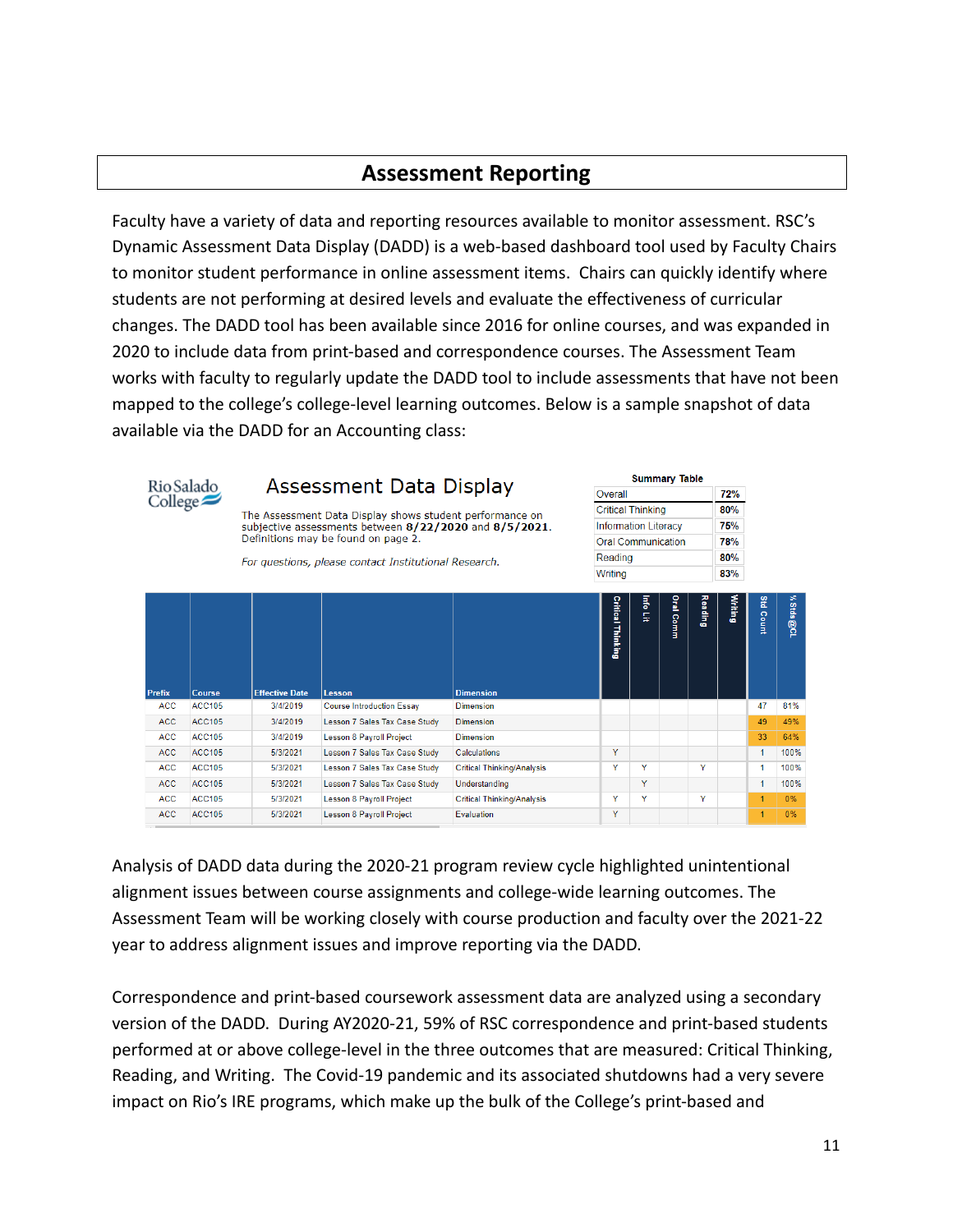correspondence courses. Students experienced significant delays in receiving feedback via the mail, for instance, and often had submitted subsequent assignments prior to seeing their previous work's feedback. Similarly, prison shutdowns made it impossible for instructors to enter facilities. Assessment data for correspondence and print-based modalities will continue to be closely monitored in AY2021-22 to determine if additional interventions are needed or if student performance trends back upward as pandemic-related issues have settled.

In addition to the DADD tool, in AY2020-21 the Assessment Team also oversaw the development of a new assessment reporting mechanism to monitor student outcomes in objective course assignments. An Item Analysis report was developed to assist faculty in examining student responses to individual assessment items. This report provides the ability to assess the quality of assessment items and of the assessment as a whole. The item analysis provides value in improving items which will be used again in later assessments, and can also be used to eliminate ambiguous or misleading items. Below is a snapshot of the Item Analysis report from a Math class:



The Item Analysis Report helps to identify student assignment questions that may need to be re<br>accuracy and consistency with certifications . The report is been utilized when the for an individual<br>Discrimination" coefficie

ltems highlighted in RED text in the table below should be reviewed for accuracy and/or misleadin<br>information as they indicate that students who performed well overall were not successful - this can<br>by clicking the red tex

| Assignment | <b>Course Version</b> | Question +                               | Number<br>of Results | Number<br>Not Answered | P Value<br><b>Proportion Correct</b> | ltern<br>Discrimination |
|------------|-----------------------|------------------------------------------|----------------------|------------------------|--------------------------------------|-------------------------|
| Final Exam | 20121015              | 001 Write the decimal 5.17 as a percent: |                      |                        | 0.8                                  | 0.22                    |
| Final Exam | 20121015              | 002 Write the decimal 8.76 as a percent: | 26                   |                        | 0.96                                 | 0.09                    |
| Final Exam | 20121015              | 003 Write the decimal 8.27 as a percent: |                      |                        | 0.77                                 | 0.75                    |

# **Co-curricular Assessment of Honors Students**

The Honors Program at RSC provides intellectually-stimulating learning opportunities for academically-outstanding students. The program includes scholarships, distinguished multidisciplinary classes, Honors Forum Lectures, and cultural opportunities. All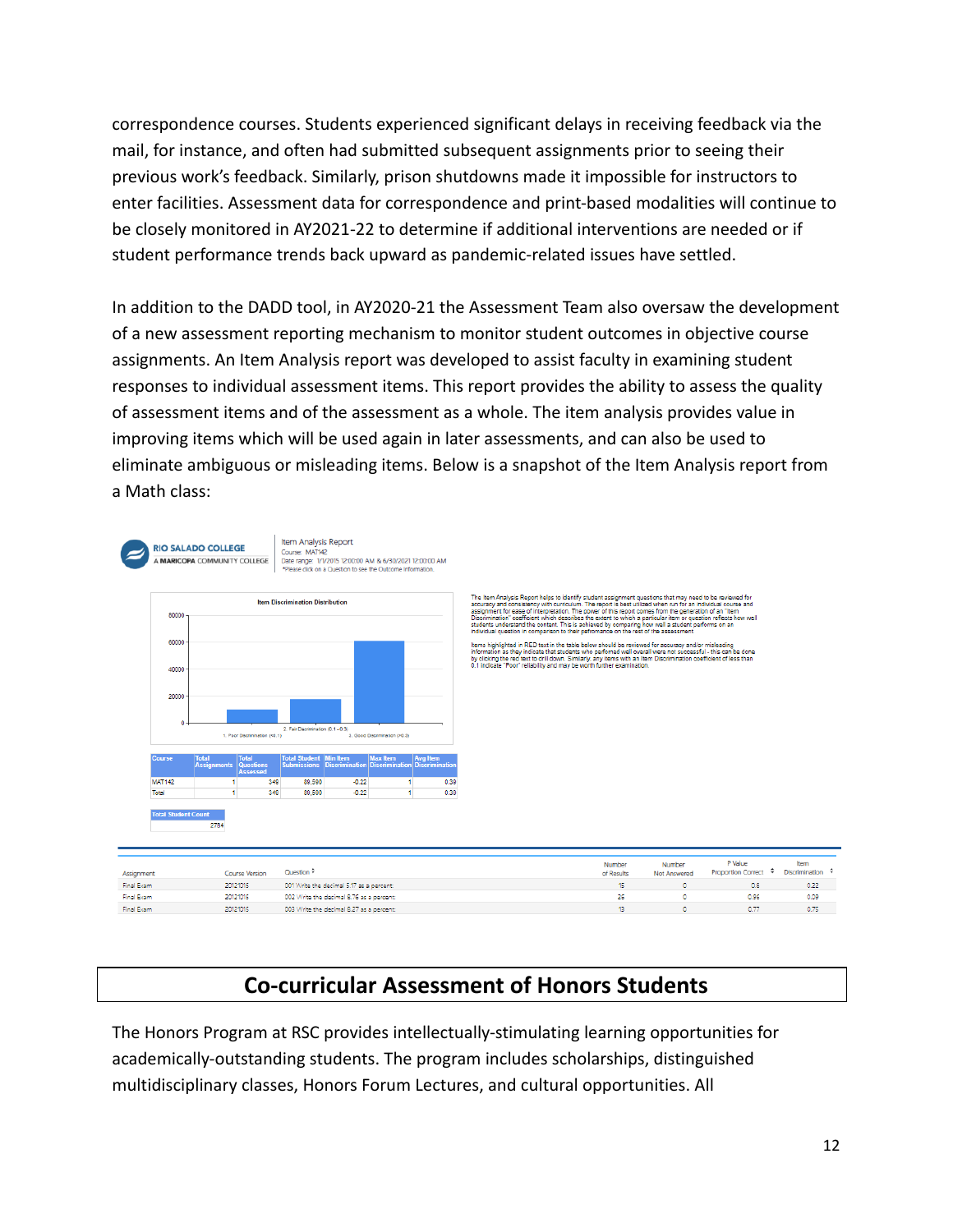scholarship-eligible students in the Honors Program are required to engage in the community by attending co-curricular activities. Students are then required to report on these activities in a non-credit course, HONORS100.

Since AY2016-17, the Honors Program has assessed the writing skills of scholarship-eligible students in HONORS100. Students must earn a minimum score of 70% on the written portion of the co-curricular assessment in order to be considered "college-level." The HONORS100 course provides students with a detailed grading rubric for the written co-curricular assessment, which explains the college-level writing requirements (essay length, format, and accurate spelling, grammar, and punctuation).

Of the 358 co-curricular assessments submitted by scholarship-eligible Honors students during AY2020-21, 90.0% were written at or above college level. This far exceeds the college's writing skills target of 80% students scoring at college level and no intervention is needed at this time.

# **District-wide Assessment**

As a result of the District's move to a Guided Pathways model, some amount of cross-district assessment collaboration is needed in order to more thoroughly capture program-level outcomes at each MCCCD college. Rio's Learning Assessment Team Co-Coordinators have been participating in meetings with assessment leaders from around the district to determine how the College and District can work together to facilitate assessment in the era of Guided Pathways.

Prior to AY2020-21, this district-wide Assessment Leaders group had convened on an irregular and informal basis to discuss assessment at each college. During AY2020-21, this team began meeting monthly and started pursuing a formal committee designation within the Maricopa Community College District.

# **Program Review**

Rio Salado College has adopted an iterative formal academic Program Review process that is systematic, comprehensive, sustainable, and designed to promote and foster trust among all stakeholders. Every review contains the same foundational components, including program goals, student learning outcomes, program resources, and co-curricular outcomes, which are addressed by utilizing a template of foundational questions and data sets. The faculty Program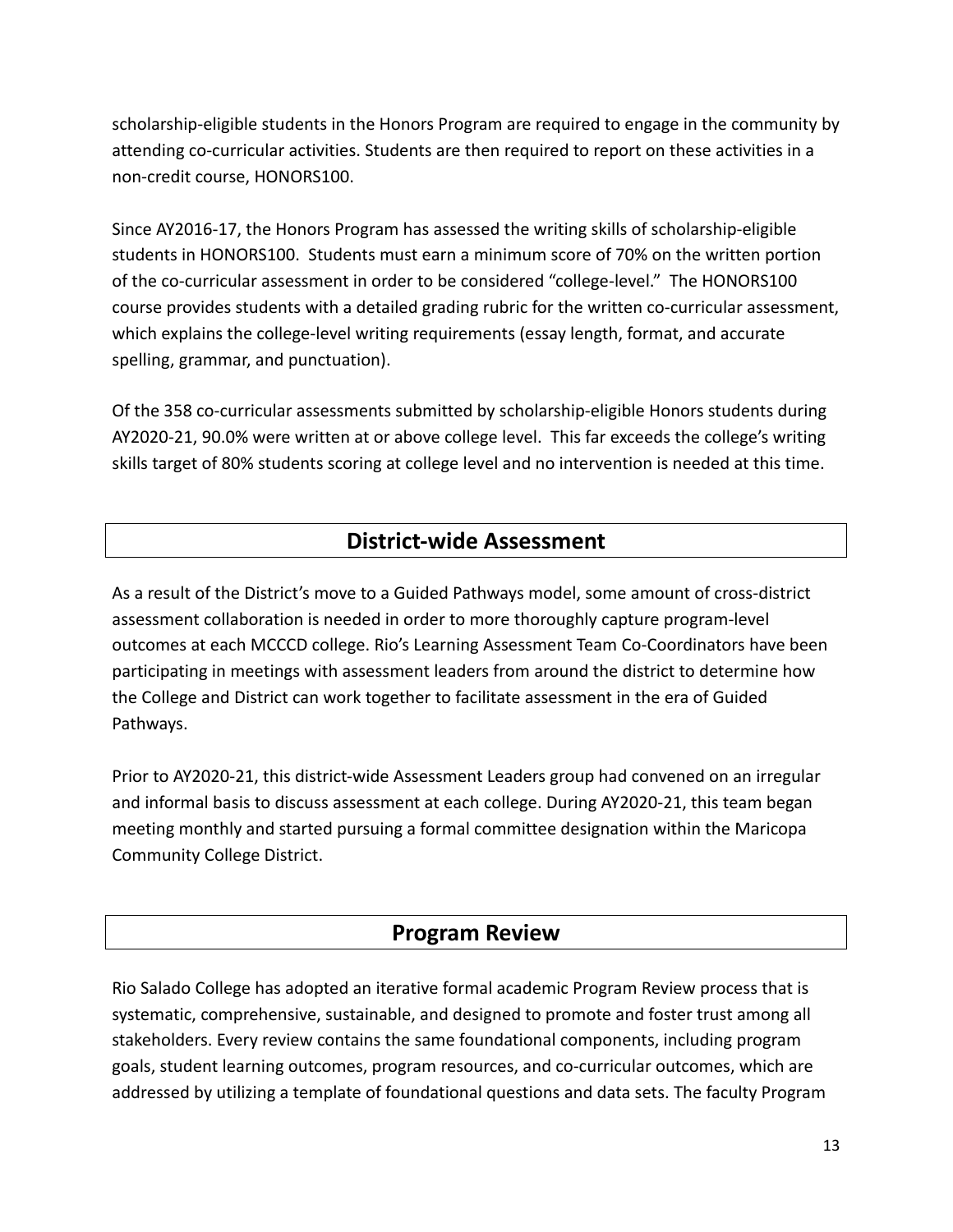Review Coordinator works closely with the Program Chair to provide feedback as the Chair works through the template, identifying best practices, areas for improvement, and recommendations for future actions. Once the draft is complete, Learning Assessment Team members meet with the Program Chair to discuss the review. The Chair has an opportunity to make any requested edits before the final review is submitted to the Vice President of Academic Affairs for final action. Once the evaluation cycle has been completed, the review is posted to the RSC public [Assessment of Student Learning website.](https://www.riosalado.edu/about/teaching-and-learning/assessment-student-learning)

As a result of this iterative process, it was discovered that the existing Program Review template was no longer fully meeting the needs of the major stakeholders, and the following PDCA improvement cycle was implemented over the 2020-21 academic year:

**PLAN:** Using just the pre-packaged data sets, Program Chairs were having difficulty articulating achievement of program-level outcomes. In addition, the Program Review template did not explicitly align with the college's new Strategic Plan.

In an effort to streamline how evidence of program-level outcome achievement is displayed in the template, the faculty Program Review Coordinator and representatives from Institutional Research (IR) met with each Program Chair to conduct a needs assessment. During this time, the Program Review Coordinator also drafted some possible edits to the template to better align with the new Strategic Plan.

**DO:** IR created a spreadsheet with a list of all the program learning outcomes, including the course(s) associated with each outcome, which had been previously mapped during the curriculum process. The spreadsheet was distributed to the Program Chairs to fill in with the appropriate assessment method(s) for each outcome. IR then added a chart with program-level learning outcomes data to the pre-packaged data set for the five programs undergoing review.

The faculty Program Review Coordinator met with other members of the Learning Assessment Team to discuss updates related to the new Strategic Plan, and the draft template was revised based on feedback from the group.

**CHECK:** The faculty Program Review Coordinator and IR checked in regularly with the Program Chairs during the spring and summer of 2021 to ensure that the revised template was meeting their needs. For four of the five programs in the first list below, the updated template worked quite well. However, further adjustments needed to be made for the Furniture and Cabinet Making review, which is a specialized program for incarcerated students.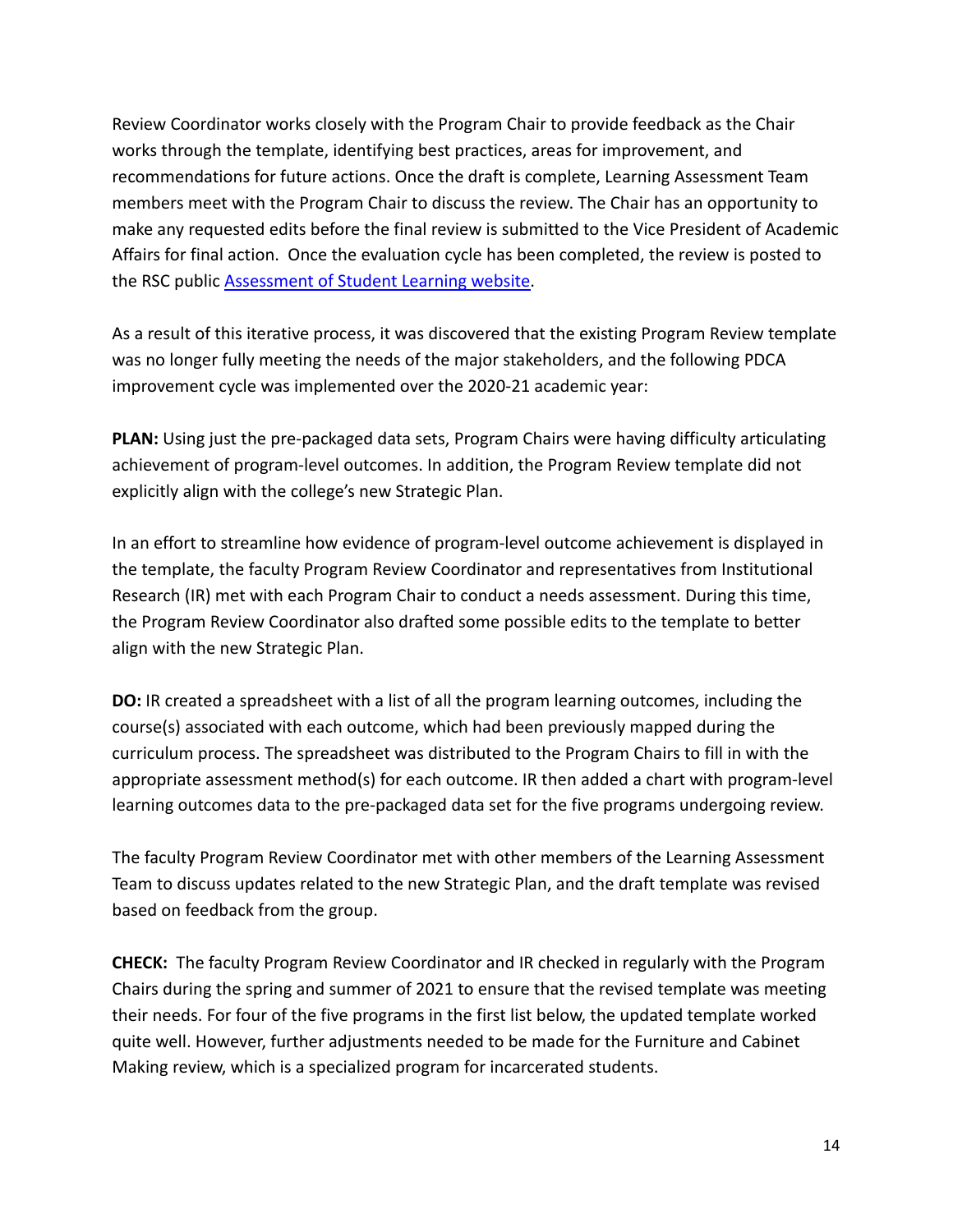**ACT:** The updated template has proven effective in making program-level outcome achievement data more accessible and transparent for both internal and external audiences, and the revisions specific to the Furniture and Cabinet Making review can be applied to other specialized programs. Though the new templates have been adopted moving forward, the iterative nature of RSC's program review process will most likely result in subsequent PDCA cycles to address future needs.

The following programs participated in the review process for AY2020-21:

- Computer Technology
- Furniture and Cabinet Making
- Paralegal
- Risk Management and Insurance Studies
- Sustainable Food Systems

Upcoming reviews for AY2021-22 include:

- Addictions and Substance Use Disorders (NAADAC Program Reaccreditation)
- Construction Framing
- Organizational Management
- Quality Customer Service
- Teacher Education Elementary Post Baccalaureate

# **Significant Accomplishments in Learning Assessment Work, 2020-2021**

- Updated program review template and processes to increase accessibility and transparency of program-level outcomes data and align with the new College Strategic Plan.
- Created an [instructional video for adjunct faculty](https://youtu.be/RA7WTlbzqz8) to promote better understanding and systematic use of grading rubric dimensions in RioLearn.
- Zach Lewis presented at a session titled "*Lighting up your LMS: Disaggregating data to increase equity in the classroom"* at Achieving the Dream's Data and Analytics Summit in October 2020.
- Dr. Angela Felix presented at a session titled "*Do you speak data? Democratizing data for decision making*" at the Fall 2020 Maricopa Student Success Conference.
- In total, over 80% of submitted online course assignments were assessed as being at or above college-level for Writing, Information Literacy, and Oral Communication, which exceeded the target threshold.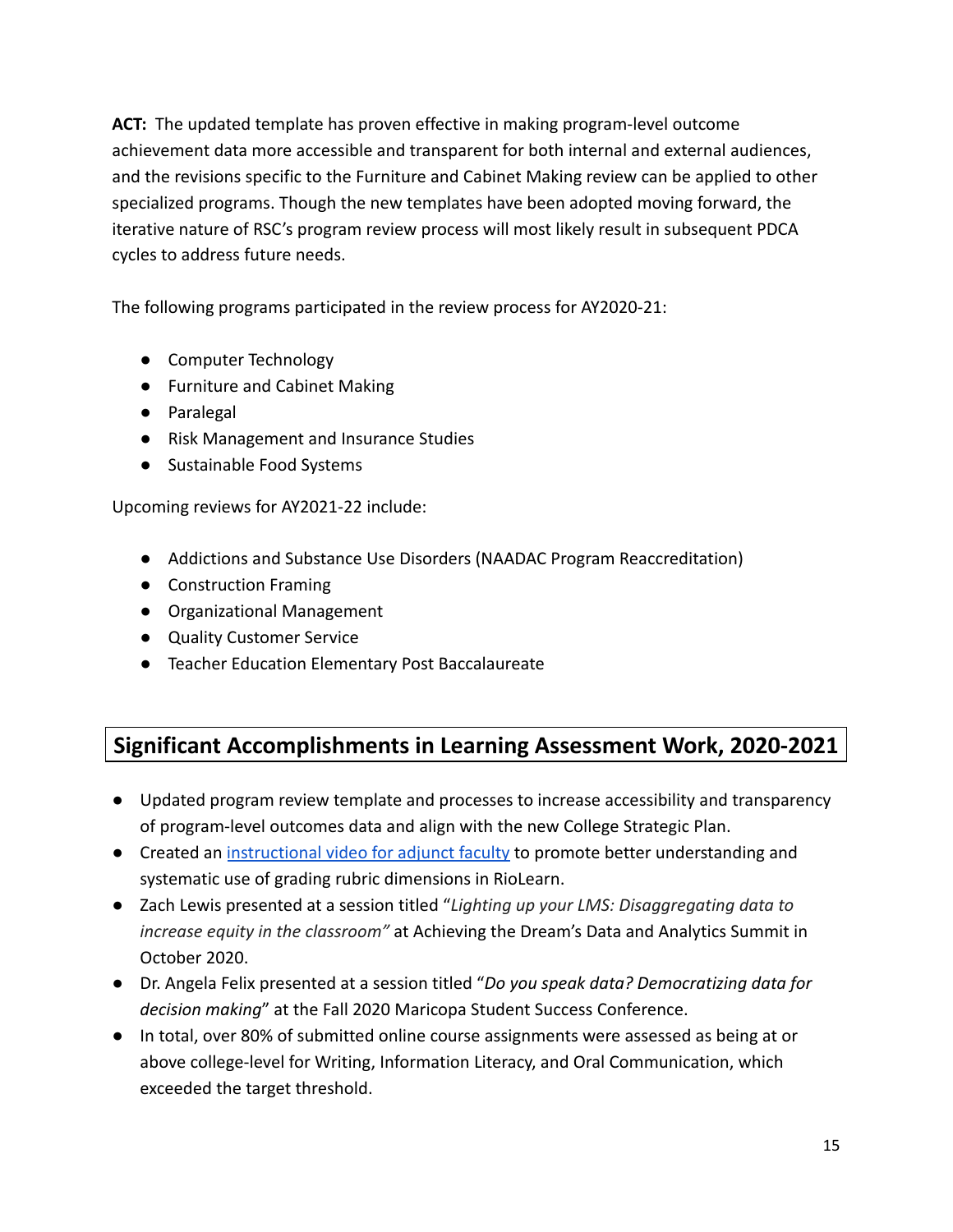- Five programs engaged in the Program Review process.
- The 22nd Annual Assessment and Learning Experience meetings were held virtually during Spring 2021. 588 adjunct faculty members were awarded professional development certificates for attendance.
- Six Outstanding Adjunct Faculty members were recognized for *Contributions to Assessment of Student Learning* at the virtual Outstanding Adjunct Faculty Reception held in October, 2020.
- Adjunct faculty completed 185 Adjunct Faculty Development (AFD) workshops during AY2020-21. RSC currently offers 37 AFD workshops.
- Dr. Angela Felix continues to serve as a reviewer for the NILOA Excellence in Assessment award.
- The 2020-2021 Learning Assessment Report was compiled and posted to the RSC public website for access by all internal and external stakeholders.